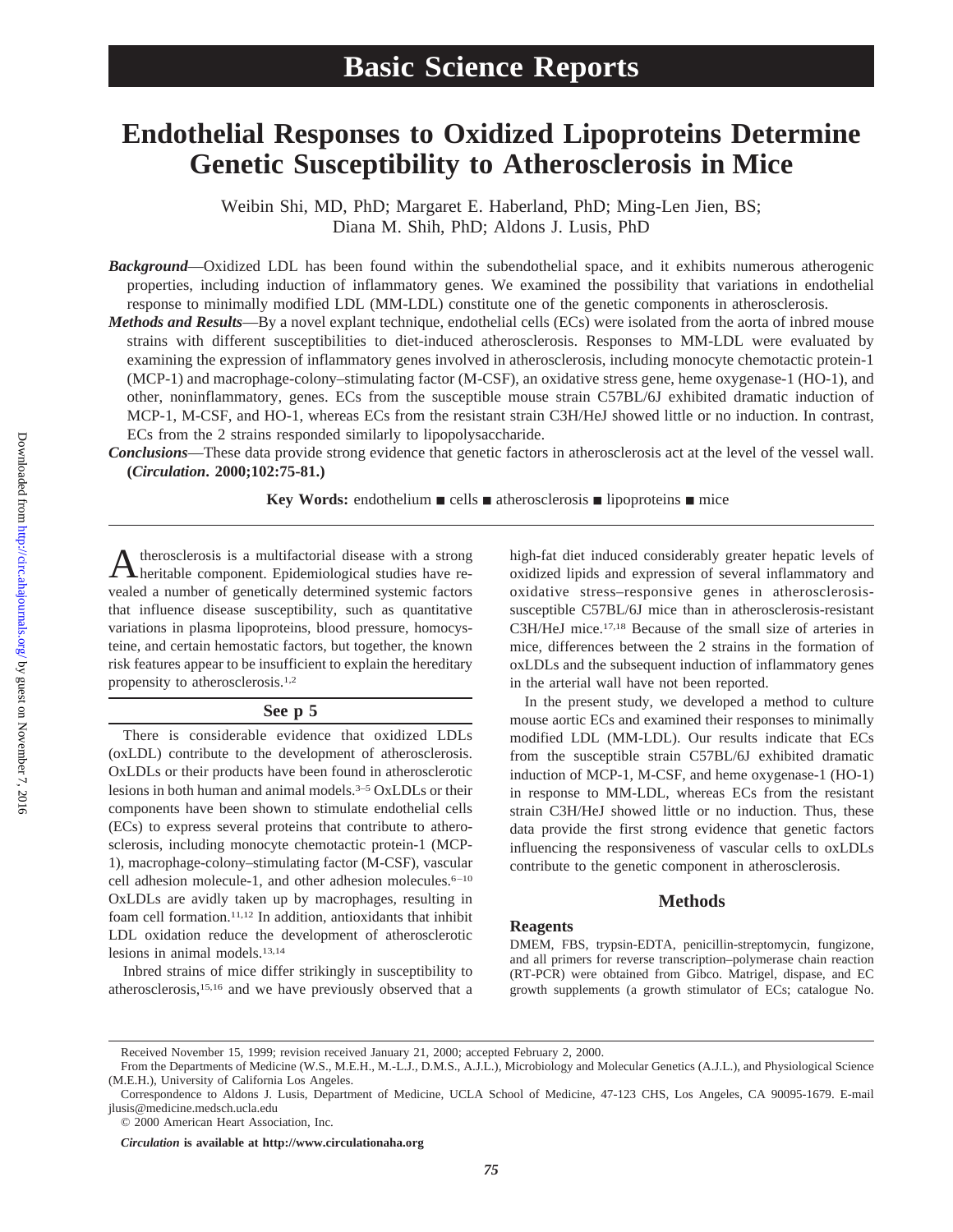40006B) were from Collaborative Research. Heparan sulfate, lipopolysaccharide (LPS), rabbit anti-human von Willebrand factor antibody, and rhodamine-conjugated rat anti-rabbit immunoglobulin were from Sigma Chemical Co. Acetylated LDL labeled with the fluorescent probe  $1,1'$ -dioctadecyl-3,3,3',3'-tetramethylindocarbocyanine perchlorate (DiI-Ac-LDL) was purchased from Biomedical Technologies. Murine cDNA clones were purchased from ATCC.

#### **Mice**

Mice were purchased from the Jackson Laboratory, Bar Harbor, Me, and maintained on a regular chow diet. All mice were females 3 to 6 months of age at the time of experiments. All procedures were in accordance with current NIH guidelines and were approved by the UCLA Animal Research Committee.

## **Isolation and Culture of ECs**

ECs from the thoracic aorta were isolated by an explant technique. The mice were anesthetized with isoflurane and euthanized by cervical dislocation. Under sterile conditions, their anterior chest walls, lungs, and esophagi were removed. The thoracic aorta was gently cleaned of periadventitial fat and connective tissue and was cut into rings  $\approx$ 3 mm long. The aortic segments of each mouse were placed on Matrigel in a 35-mm tissue culture plate and incubated in DMEM supplemented with 15% FBS, 1% penicillin-streptomycin, 90 <sup>m</sup>g/mL heparin, 60 <sup>m</sup>g/mL EC growth supplements, and 100 U/mL fungizone at 37 $\degree$ C in a 95% air/5% CO<sub>2</sub> incubator. The vessel rings were removed once cell outgrowth was observed. Approximately 4 days later, the cells were passaged with Dispase and then plated onto 0.1% gelatin–coated 60-mm culture dishes. The subsequent passages were performed with 0.25% trypsin-EDTA, and cells were split in a 1:4 ratio.

#### **Cell Characterization**

The identity of cells was confirmed by staining for von Willebrand factor<sup>19</sup> and by DiI-Ac-LDL uptake experiments.<sup>20</sup> Cells were passaged onto sterile glass coverslips and allowed to grow for  $>4$ hours. For von Willebrand factor staining, cells were fixed with acetone for 10 minutes at 4°C. After a washing with PBS, the coverslips were incubated with anti-human von Willebrand factor polyclonal antibody (1:100 dilution) for 1 hour at room temperature. After extensive washing, the cells were incubated with rhodamineconjugated rat anti-rabbit IgG (1:100) for 1 hour, after which they were washed and visualized with an epifluorescence microscope. For the acetylated LDL uptake experiments, the cells were incubated with 10  $\mu$ g/mL DiI-Ac-LDL in DMEM for 1 hour at 37°C. The medium was then removed, and the cells were rinsed with PBS. The DiI-Ac-LDL was visualized with an epifluorescence microscope.

#### **Lipoprotein Isolation and Modification**

LDL  $(d=1.019$  to 1.069 g/mL) was isolated from the serum of healthy human donors by density-gradient ultracentrifugation as described,21 dialyzed with PBS containing 0.3 mmol/L EDTA, filtered through 0.22- $\mu$ m filters, and stored at 4°C. Lipoprotein concentrations were expressed as protein content. MM-LDL was prepared by incubating LDL at a concentration of 5 mg/mL with 7  $\mu$ mol/L FeSO<sub>4</sub> or 4  $\mu$ mol/L CuSO<sub>4</sub> as described.<sup>22</sup> Iron and copper oxidation of LDL produced 1.8 and 1.2 nmol thiobarbituric acid– reactive substances per mg protein, respectively, after dialysis. The concentration of LPS in the lipoprotein solutions was  $\leq 0.20$  ng/mg of protein, which was 50-fold less than required to induce inflammatory genes.

#### **Treatment Conditions**

Confluent cells at passage 4 were incubated overnight in DMEM containing 1% FBS. The cells of each mouse were then treated in duplicate with medium containing 100  $\mu$ g/mL native LDL, 100 or 200  $\mu$ g/mL Fe<sup>2+</sup>-modified LDL, 100  $\mu$ g/mL Cu<sup>+2</sup>-modified LDL, 2  $\mu$ g/mL LPS, or medium only. After 4 hours of incubation, the medium was collected and centrifuged at 500*g* for 10 minutes. The

supernatant was stored at  $-70^{\circ}$ C and used for determination of MCP-1 by ELISA.

#### **RNA Extraction and Northern Blot Analysis**

After treatment of confluent ECs with the indicated stimuli, total RNA was isolated with TRIzol reagents according to the protocol from the manufacturer. For Northern blot analysis, total RNA was fractionated on 1% agarose-formaldehyde gel, transferred onto nylon membranes, and covalently linked by UV radiation. The blots were prehybridized for 30 minutes and hybridized with 32P-labeled mouse cDNA probes overnight at 65 $^{\circ}$ C. The blots were washed in 2 $\times$  SSC, 0.1% SDS at room temperature for 20 minutes and then twice in  $0.5 \times$  SSC, 0.1% SDS at 65°C for 20 minutes. Blots were exposed to Hyperfilm-ECL (Amersham Corp) at  $-70^{\circ}$ C. The density of the bands was quantified with a densitometer and standardized with GAPDH.

#### **Quantitative RT-PCR**

mRNA levels of scavenger receptors class A (SRA), CD36, and peroxisome proliferator-activated receptor- $\gamma$  (PPAR $\gamma$ ) were determined by quantitative RT-PCR. Briefly, the first-strand cDNA was reverse-transcribed from total RNA with the SuperScript Preamplification System (Gibco/BRL). The cDNA product was amplified by PCR for 25 cycles of 30 seconds at 94°C, 1 minute at 55°C, and 9 minutes at 72°C. The RT-PCR products were separated in 1.5% (wt/vol) agarose gels and visualized with SYBR Green (Molecular Probes). GAPDH was amplified simultaneously in a separate set of tubes under the same conditions.

#### **Quantification of MCP-1 Protein**

MCP-1 in culture media was quantified with a sandwich ELISA technique and a curve calibrated from MCP-1 standards according to the manufacturer's instructions (R&D Systems). Each assay was performed in duplicate.

#### **Monocyte Chemotaxis Assay**

For the study of chemotactic effects of conditioned medium on human monocytes, DMEM containing 1% FBS was incubated with confluent ECs for 4 hours. This conditioned medium was centrifuged at low speed to remove the cells and used for test of chemotactic activity in a 48-well modified Boyden micro–chemotaxis chamber (Neuro Probe) as described by Syrovets et al.23 Positive controls using the chemotactic peptide formyl-methionyl-leucylphenylalanine (FMLP) and negative controls using medium not exposed to ECs were run simultaneously with the test samples. The number of transmigrated monocytes was determined by counting of 5 fields per well with light microscopy.

#### **Statistical Analysis**

Data are presented as mean $\pm$ SEM, with n indicating the number of mice from which ECs were obtained. These means were obtained by averaging data from each animal, and only this average was used for statistical analyses. To compare differential induction of ECs by the indicated treatments between C57BL/6J and C3H/HeJ mice, we used 2-way ANOVA. When only 2 means were compared, Student's *t* test was used. Differences were considered statistically significant at  $P < 0.05$ .

#### **Results**

## **EC Cultures**

The cells isolated from the mouse aorta were examined for the presence of the endothelium-specific marker von Willebrand factor. As shown in Figure 1, the staining was observed in all of the cells present. Acetylated LDL has also been used as a probe to identify ECs.20 When incubated with DiI-Ac-LDL for 1 hour, the cells showed fluorescent deposits throughout the cytoplasm. ECs from both strains grew in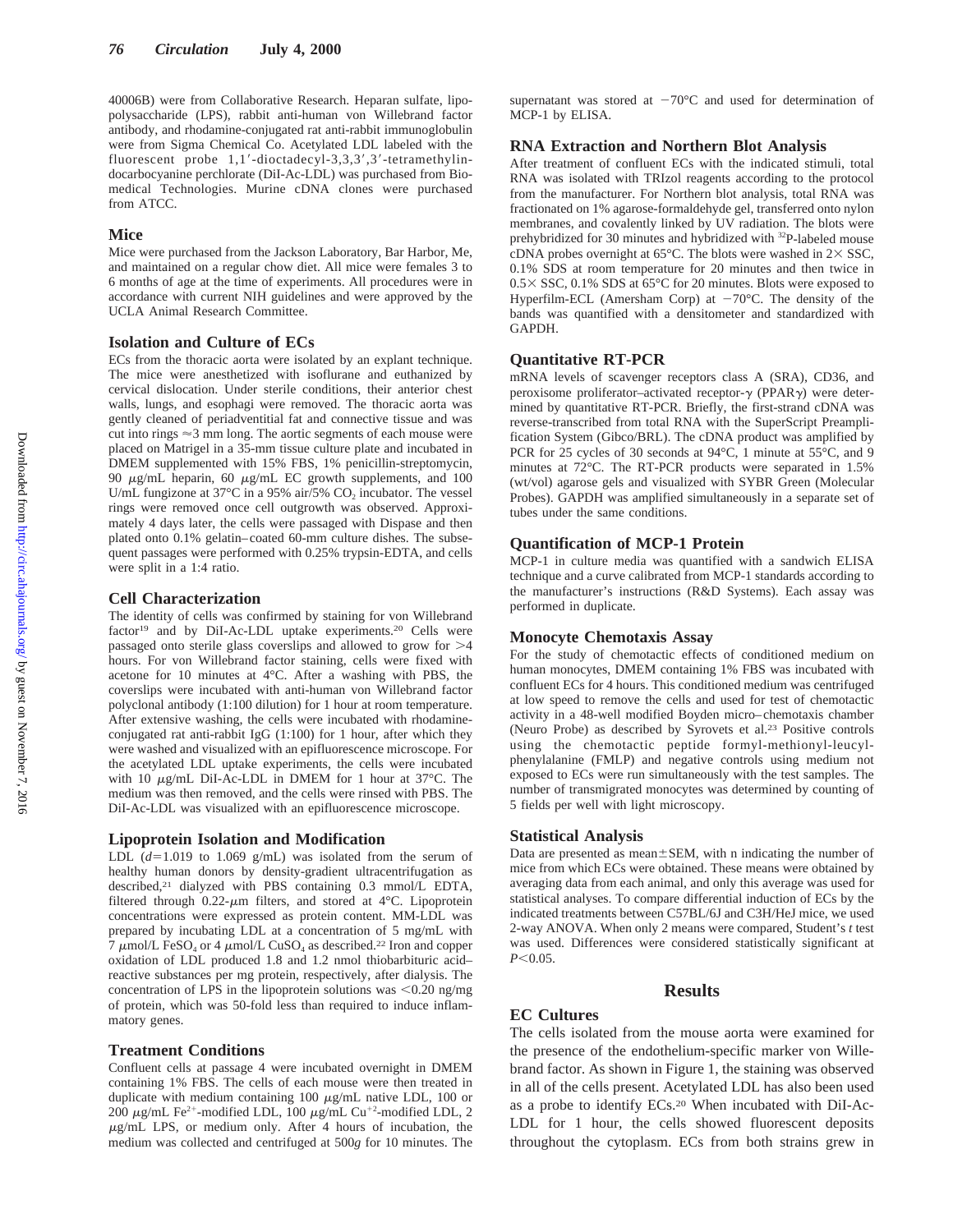

**Figure 1.** Characterization of mouse ECs. a (Fluorescence) and b (phase): expression of endothelium-specific marker von Willebrand factor. c (Fluorescence) and d (phase): uptake of DiI-Ac-LDL.

monolayers and exhibited contact inhibition. The cell doubling time was  $2.4\pm0.3$  days (n=4) in C57BL/6J mice and  $2.9\pm0.5$  days (n=4) in C3H/HeJ mice.

## **Induction of Inflammatory Genes and Other Genes Relevant to Atherosclerosis**

As shown in Figure 2, both  $Fe^{2+}$ - and  $Cu^{2+}$ -modified LDL induced significant production of MCP-1 (Figure 2A and 2B), M-CSF (Figure 2C), and HO-1 (Figure 2D and 2E) in ECs from C57BL/6J mice. In contrast, ECs from C3H/HeJ mice failed to show significant induction of MCP-1 and M-CSF mRNA, although HO-1 was significantly increased. It is noteworthy that the baseline level of HO-1 mRNA was significantly higher in C3H/HeJ than in C57BL/6J mice. Native LDL had no effect on gene induction in ECs from either strain. Interestingly, LPS induced prominent but similar expression of MCP-1 and M-CSF gene in both strains. Unlike oxLDL, LPS had little effect on HO-1 expression.

Vascular cell adhesion molecule-1, intercellular adhesion molecule-1, and antioxidant protein 2 expression was also examined by Northern blot analysis. We found that vascular cell adhesion molecule-1 and intercellular adhesion molecule-1 mRNA was significantly induced by  $Fe^{2+}$ - or  $Cu<sup>2+</sup>$ -modified LDL in C57BL/6J but not in C3H/HeJ mice and that antioxidant protein 2 mRNA was not induced in either strain (data not shown).

SRA, CD36, and PPAR $\gamma$  mRNA levels of ECs after treatment with native LDL (control) and  $Fe<sup>2+</sup>$ -modified LDL for 4 hours were measured by quantitative RT-PCR (Figure 3). SRA mRNA levels were low at baseline but were

significantly induced by  $Fe^{2+}$ -modified LDL in C57BL/6J mice. In C3H/HeJ mice, in contrast, SRA mRNA levels were high at baseline but were not induced by  $Fe<sup>2+</sup>$ -modified LDL. The mRNA levels of CD36, PPAR $\gamma$ , and GADPH did not differ between the 2 strains either at baseline or after stimulation with  $Fe<sup>2+</sup>$ -modified LDL.

## **Induction of MCP-1 Protein and Chemotactic Activity**

MCP-1 protein levels were measured by ELISA. As shown in Figure 4, both  $Fe^{2+}$ - and  $Cu^{2+}$ -modified LDL induced significant production in C57BL/6J mice, whereas in C3H/HeJ mice, the induction was not significant. Native LDL had no effect on MCP-1 production in either of the strains. We also tested the chemotactic effects of conditioned medium that had been incubated with confluent ECs for 4 hours and found that the EC-conditioned medium of C57BL/6J mice had a greater effect on human monocyte transmigration than that of C3H/ HeJ mice  $(P<0.05$ ; Figure 5).

## **Discussion**

The goal of this study was to address whether genetic factors act at the level of the vessel wall. We have now tested this using ECs isolated from 2 mouse strains that differ strikingly in susceptibility to atherosclerosis. The results show that cultured ECs from C57BL/6J mice are much more responsive to MM-LDL, as judged by the induction of MCP-1, M-CSF, and HO-1, than ECs from C3H/HeJ mice. These data provide direct evidence that strain C57BL/6J mice are more suscep-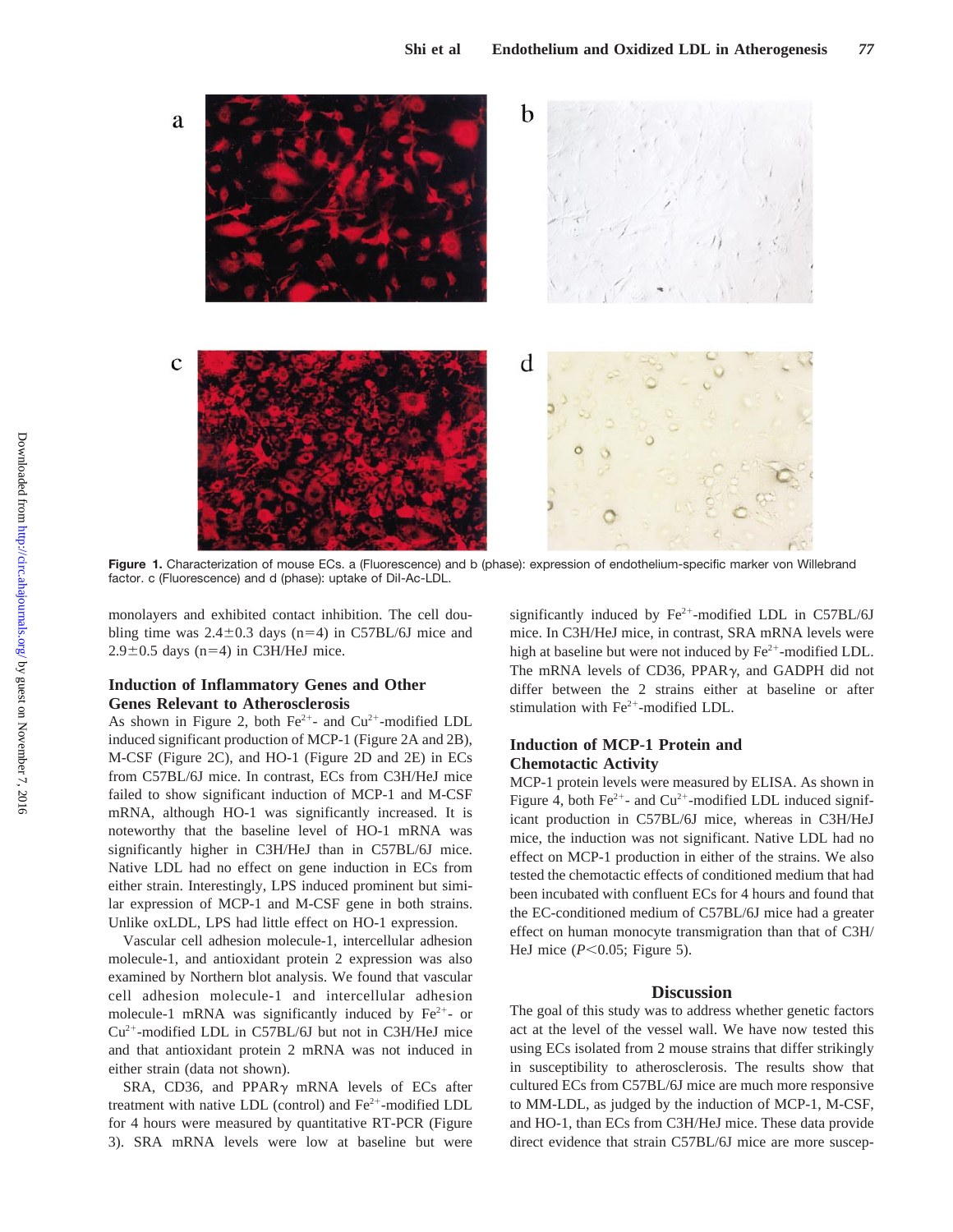

**Figure 2.** MCP-1 (A, B), M-CSF (C), and HO-1 (D, E) mRNA expression of aortic ECs from C57BL/6J (B6) and C3H/HeJ (C3H) mice after incubation with Fe<sup>2+</sup>- or Cu<sup>2+</sup>-modified LDL, native LDL, medium (control), or LPS for 4 hours. A and D, Representative northern blots of MCP-1 and HO-1 mRNA. B, C, and E, Ratio of densitometry units of MCP-1, M-CSF, or HO-1 mRNA to GAPDH mRNA. Values are mean±SEM of 4 to 6 individual mice. \**P*<0.05 vs C3H with same treatment; +*P*<0.05 vs control.

tible to atherosclerosis than C3H/HeJ, at least in part because of genetic differences in the response of ECs to MM-LDL.

Our studies required the isolation of ECs from mice, and we developed a reliable and simple procedure using aortic ring explants. The resulting cells were identified as ECs by the fact that all of the cells were positive for the expression of the von Willebrand factor, a specific marker of ECs.24 Moreover, all of the cells rapidly internalized DiI-Ac-LDL, a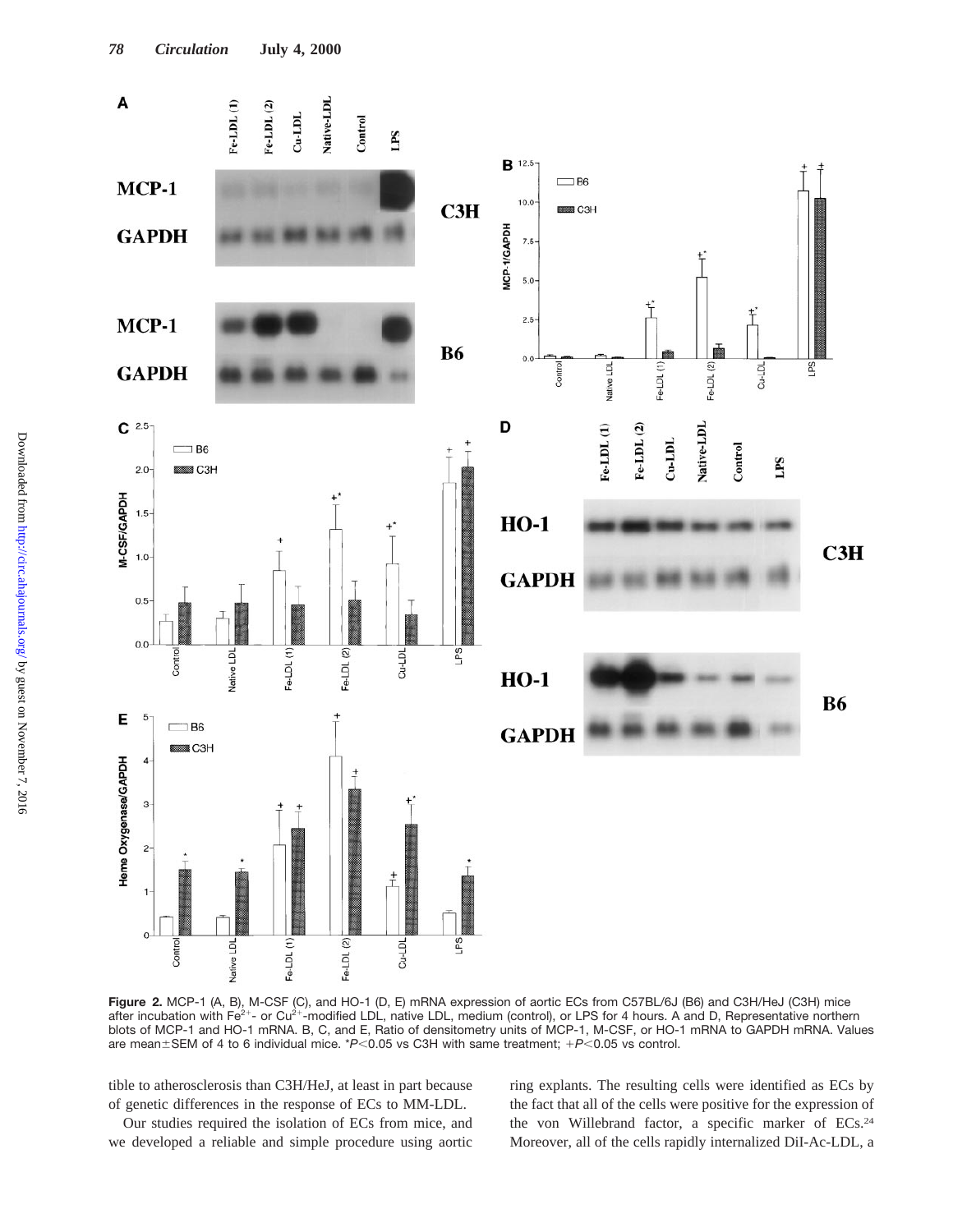

**Figure 3.** Expression of SRA, CD36, PPAR<sub>Y</sub>, and GADPH field±SEM of 3 separate experiments. \**P*<0.05 vs C3H. mRNA in ECs of C57BL/6J and C3H/HeJ mice analyzed by RT-PCR. Cells were treated with native LDL (control) and  $Fe<sup>2+</sup>$ modified LDL for 4 hours.

characteristic of ECs.20 Multiple independent isolates from strains C57BL/6J and C3H/HeJ by our present methods gave reproducible results for the expression of endotheliumspecific markers.

Previously, we observed that challenge with an atherogenic diet induced much greater expression of MCP-1, M-CSF, and HO-1 in the liver of C57BL/6J mice than C3H/HeJ mice.17,18 Our present study shows a similar difference between 2 strains in gene induction by MM-LDL in arterial cells. Presumably, the feeding of the atherogenic diet results in oxLDL accumulation in the arterial walls, and the variations between the strains in endothelial responses to MM-LDL lead to differences in monocyte attachment, transmigration, maturation, and transformation into foam cells, all of which affect lesion formation.

A substantial body of evidence shows that minimally or mildly oxidized species of LDL are potent inducers of a variety of inflammatory genes involved in atherogenesis.25–27 Among them, it is clear that M-CSF and MCP-1 are significant in atherogenesis. Both are highly elevated in atherosclerotic lesions, and both are highly induced in ECs by ox-LDL.6,7,28,29 Furthermore, genetic mutations resulting in



**Figure 4.** Induction of MCP-1 protein. Confluent cells were treated as in Figure 2. Conditioned medium was analyzed for MCP-1 proteins by ELISA. Results are mean±SEM of 6 mice.  $*P<0.05$  vs C3H with same treatment;  $+P<0.05$  vs control.



**Figure 5.** Chemotactic effects of EC-conditioned medium on human monocytes. Medium that had been incubated with ECs for 4 hours was used to test chemotactic effects. Data are average numbers of transmigrated monocytes per high-power

deficiencies of the 2 proteins or the MCP-1 receptor significantly reduce atherogenesis in mice.<sup>30-33</sup>

Our present data clearly show that ECs from susceptible C57BL/6J mice exhibit activation of both MCP-1 and M-CSF in response to MM-LDL, whereas ECs from C3H/HeJ mice exhibit little or no induction (Figure 2). We observed differences in MCP-1 induction not only at the level of mRNA but also at the level of protein (Figure 4). In contrast to MM-LDL, LPS resulted in similar responses of ECs from the 2 strains with regard to MCP-1 and M-CSF mRNA induction (Figure 2). This finding suggests that there are differences in the signal pathways for LPS and MM-LDL, consistent with the observation that in ECs, MM-LDL specifically induces adhesion molecules for monocytes, whereas LPS induces adhesion molecules for both neutrophils and monocytes.34

Our data also indicate that endothelial HO-1 expression in C57BL/6J mice was significantly lower under the basal condition but was more dramatically induced by MM-LDL than in C3H/HeJ mice. The significance of the differential HO-1 induction by MM-LDL between the 2 strains is unclear. Because HO-1, an inducible isoform of heme oxygenases, is considered one of the most sensitive and reliable indicators of cellular oxidative stress,35 our data suggest that MM-LDL induced a greater oxidative stress response in C57BL/6J than in C3H/HeJ mice. Although LPS injection induced HO-1 gene expression in peritoneal macrophages and hepatic cells of mice,36 it failed to induce HO-1 expression of ECs in our study. This may be due to the possibility that LPS induces HO-1 in vivo through an indirect pathway or to differences in cell types. The higher HO-1 basal level in ECs of C3H/HeJ mice could protect against atherosclerosis, because the production of HO-1 inhibits monocyte transmigration.<sup>37</sup>

In C3H/HeJ mice, a single defective allele on chromosome 4 renders most cells, including lymphocytes and macrophages, insensitive to LPS-induced cytokine release.38 A recent study showed that the LPS allele of C3H/HeJ mice corresponds to a missense mutation in exon 3 of the Toll-like receptor-4 gene.39 The Toll-like receptor-4 has been suggested to transduce the LPS signal across the plasma membrane. However, our present study showed that ECs from C3H/HeJ mice were as responsive to LPS as those from C57BL/6J mice with respect to MCP-1 and M-CSF mRNA induction. These results suggest that receptor subtypes on ECs that mediate the effect of LPS differ from those on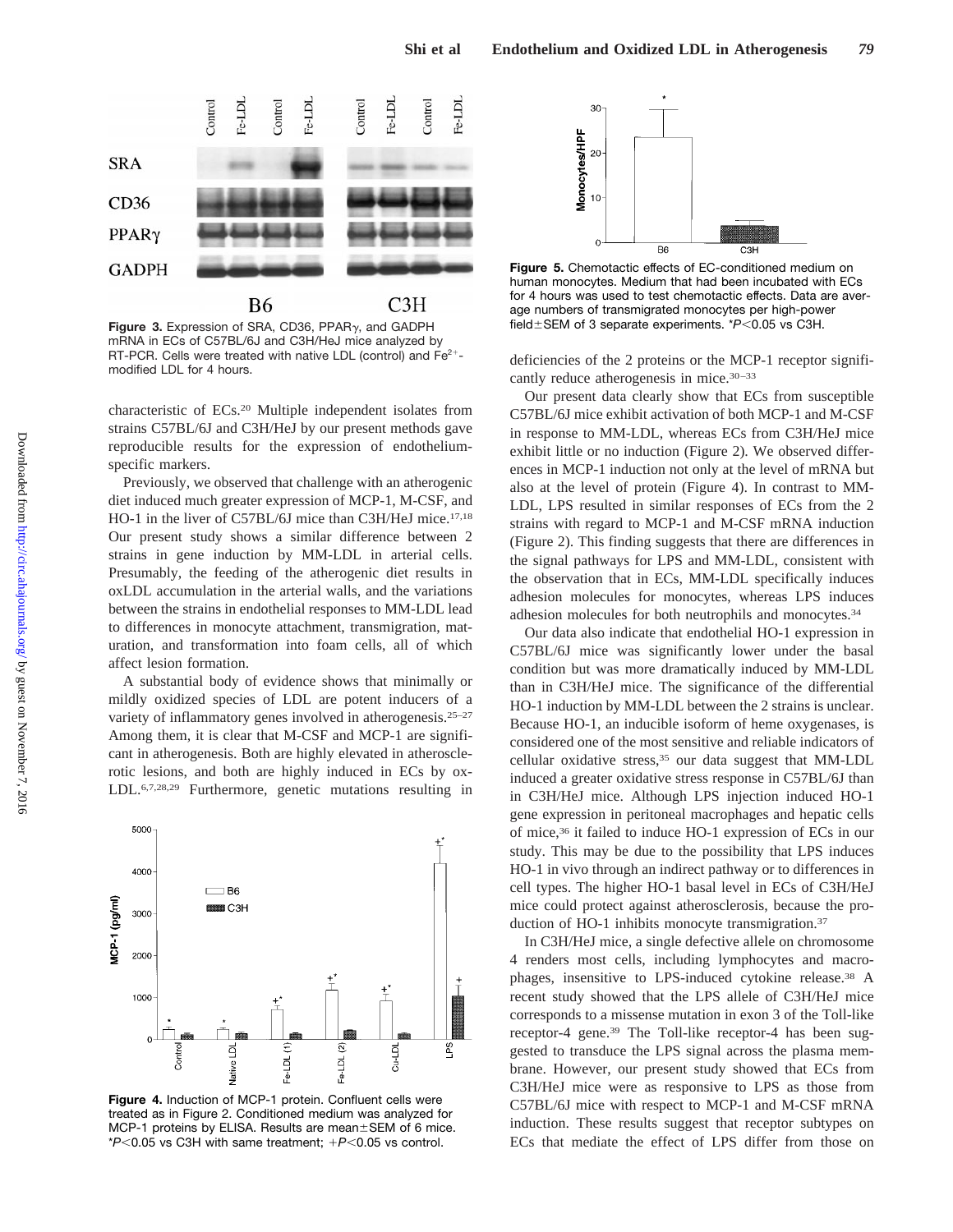lymphocytes and macrophages. Moreover, because the expression of MCP-1 was similar at the mRNA level in 2 strains but  $\approx$  4-fold less in C3H/HeJ than C57BL/6J mice at the protein level, our data suggest that a posttranscriptional mechanism may be involved in the defective response to LPS of C3H/HeJ mice.

In the present study, we observed that CD36 and PPAR $\gamma$ genes were not induced by MM-LDL in ECs from C57BL/6J and C3H/HeJ mice, although SRA mRNA levels were elevated in C57BL/6J mice. ECs express scavenger receptors, such as SRA and CD36, that recognize oxLDL.<sup>40,41</sup> Previous studies have suggested that scavenger receptors are unlikely to be the receptors that mediate MM-LDL–induced inflammatory responses in ECs.<sup>34,42,43</sup> Because they bind, internalize, and degrade oxLDL, scavenger receptors may influence accumulation of oxLDL in arterial walls.

The reason why C57BL/6J mice tend to accumulate more oxidized lipids and to be more responsive to them than C3H/HeJ mice is unknown. However, it is known that on the atherogenic diet, C57BL/6J mice show reduced levels of HDL15 and serum paraoxonase.44 HDL and paraoxonase play important roles in preventing lipid accumulation and oxidation in arterial walls. Liao et al<sup>45</sup> reported that inflammation induced by feeding of atherogenic diets or injection of MM-LDL markedly elevated the level of serum amyloid A protein, an acute-phase reactant, in C57BL/6J but not in C3H/HeJ mice and that the increased serum amyloid A levels altered the ability of HDL to protect against LDL oxidation. There may be other links between the accumulation of oxidized lipids and responsiveness to oxLDLs as well.

The demonstration that the differences in atherosclerosis susceptibility between inbred mouse strains C57BL/6J and C3H/HeJ are due, at least in part, to genetic differences in endothelial responses provides the first clear evidence for genetic factors in atherosclerosis that act at the level of vascular cells. It seems likely that this will be the case for humans as well as mice. The finding that levels of certain inflammatory gene products are elevated in patients with clinical evidence of atherosclerosis<sup>46</sup> supports this possibility.

#### **Acknowledgments**

This work was supported by NIH grant HL-30568 (A.J.L.) and by Paradox Monies (M.E.H.).

#### **References**

- 1. Motulsky AG, Brunzell JD. The genetics of coronary atherosclerosis. In: King RA, Rotter JI, Motulsky AG, eds. *The Genetic Basis of Common Disease.* New York, NY: Oxford University Press; 1992:150–169.
- 2. Lusis AJ, Weinreb A, Drake TA. Genetics of atherosclerosis. In: Topol EJ, ed. *Textbook of Cardiovascular Medicine.* Philadelphia, Pa: Lippincott-Raven Publishers; 1998:2389–2413.
- 3. Hoff HF, Gaubatz JW. Isolation, purification, and characterization of a lipoprotein containing apo B from the human aorta. *Atherosclerosis*. 1982;42:273–297.
- 4. Haberland ME, Fong D, Cheng L. Malondialdehyde-altered protein occurs in atheroma of Watanabe heritable hyperlipidemic rabbits. *Science*. 1988;241:215–218.
- 5. Yla¨-Herttuala S, Palinski W, Rosenfeld ME, et al. Evidence for the presence of oxidatively modified low density lipoprotein in atherosclerotic lesions of rabbit and man. *J Clin Invest*. 1989;84:1086–1095.
- 6. Cushing SD, Berliner JA, Valente AJ, et al. Minimally modified low density lipoprotein induces monocyte chemotactic protein 1 in human

endothelial cells and smooth muscle cells. *Proc Natl Acad Sci U S A*. 1990;87:5134–5138.

- 7. Rajavashisth TB, Andalibi A, Territo MC, et al. Induction of endothelial cell expression of granulocyte and macrophage colony-stimulating factors by modified low-density lipoproteins. *Nature*. 1990;344:254–257.
- 8. Liao F, Berliner JA, Mehrabian M, et al. Minimally modified low density lipoprotein is biologically active in vivo in mice. *J Clin Invest*. 1991;87: 2253–2257.
- 9. Kume N, Cybulsky MI, Gimbrone MA Jr. Lysophosphatidylcholine, a component of atherogenic lipoproteins, induces mononuclear leukocyte adhesion molecules in cultured human and rabbit arterial endothelial cells. *J Clin Invest.* 1992;90:1138–1144.
- 10. Khan BV, Parthasarathy SS, Alexander RW, et al. Modified low density lipoprotein and its constituents augment cytokine-activated vascular cell adhesion molecule-1 gene expression in human vascular endothelial cells. *J Clin Invest*. 1995;95:1262–1270.
- 11. Parthasarathy S, Steinberg D, Witztum JL. The role of oxidized lowdensity lipoproteins in the pathogenesis of atherosclerosis. *Annu Rev Med*. 1992;43:219–225.
- 12. Abdalla DS, Costa-Rosa LF, Monteiro HP, et al. Human macrophage metabolism of low density lipoprotein oxidized by stimulated neutrophils and ferritin. *Atherosclerosis*. 1994;107:157–163.
- 13. Carew TE, Schwenke DC, Steinberg D. Antiatherogenic effect of probucol unrelated to its hypocholesterolemic effect: evidence that antioxidants in vivo can selectively inhibit low density lipoprotein degradation in macrophage-rich fatty streaks and slow the progression of atherosclerosis in the Watanabe heritable hyperlipidemic rabbit. *Proc Natl Acad Sci U S A*. 1987;84:7725–7729.
- 14. Chisolm GM. Antioxidants and atherosclerosis: a current assessment. *Clin Cardiol*. 1991;14:I25–I30.
- 15. Paigen B, Morrow A, Brandon C, et al. Variation in susceptibility to atherosclerosis among inbred strains of mice. *Atherosclerosis*. 1985;57: 65–73.
- 16. Roberts A, Thompson JS. Inbred mice and their hybrids as an animal model for atherosclerosis research. *Adv Exp Med Biol*. 1976;67:313–327.
- 17. Liao F, Andalibi A, deBeer FC, et al. Genetic control of inflammatory gene induction and NF-kappa B-like transcription factor activation in response to an atherogenic diet in mice. *J Clin Invest*. 1993;91: 2572–2579.
- 18. Liao F, Andalibi A, Qiao JH, et al. Genetic evidence for a common pathway mediating oxidative stress, inflammatory gene induction, and aortic fatty streak formation in mice. *J Clin Invest*. 1994;94:877–884.
- 19. Wagner DD, Olmsted JB, Marder VJ. Immunolocalization of von Willebrand protein in Weibel-Palade bodies of human endothelial cells. *J Cell Biol*. 1982;95:355–360.
- 20. Voyta JC, Via DP, Butterfield CE, et al. Identification and isolation of endothelial cells based on their increased uptake of acetylated-low density lipoprotein. *J Cell Biol*. 1984;99:2034–2040.
- 21. Havel RJ, Eder EA, Bragdon JH. The distribution and chemical composition of ultracentrifugally separated lipoproteins of human serum. *J Clin Invest*. 1955;43:1345–1353.
- 22. Watson AD, Leitinger N, Navab M, et al. Structural identification by mass spectrometry of oxidized phospholipids in minimally oxidized low density lipoprotein that induce monocyte/endothelial interactions and evidence for their presence in vivo. *J Biol Chem*. 1997;272:13597–13607.
- 23. Syrovets T, Thillet J, Chapman MJ, et al. Lipoprotein(a) is a potent chemoattractant for human peripheral monocytes. *Blood*. 1997;90: 2027–2036.
- 24. Jaffe EA. Endothelial cells and the biology of factor VIII. *N Engl J Med*. 1977;296:377–383.
- 25. Steinberg D, Parthasarathy S, Carew TE, et al. Beyond cholesterol: modifications of low-density lipoprotein that increase its atherogenicity. *N Engl J Med*. 1989;320:915–924.
- 26. Berliner JA, Navab M, Fogelman AM, et al. Atherosclerosis: basic mechanisms: oxidation, inflammation, and genetics. *Circulation*. 1995; 91:2488–2496.
- 27. Navab M, Hama-Levy S, Van Lenten BJ, et al. Mildly oxidized LDL induces an increased apolipoprotein J/paraoxonase ratio. *J Clin Invest*. 1997;99:2005–2019.
- 28. Clinton SK, Underwood R, Hayes L, et al. Macrophage colonystimulating factor gene expression in vascular cells and in experimental and human atherosclerosis. *Am J Pathol*. 1992;140:301–316.
- 29. Yla¨-Herttuala S, Lipton BA, Rosenfeld ME, et al. Expression of monocyte chemoattractant protein 1 in macrophage-rich areas of human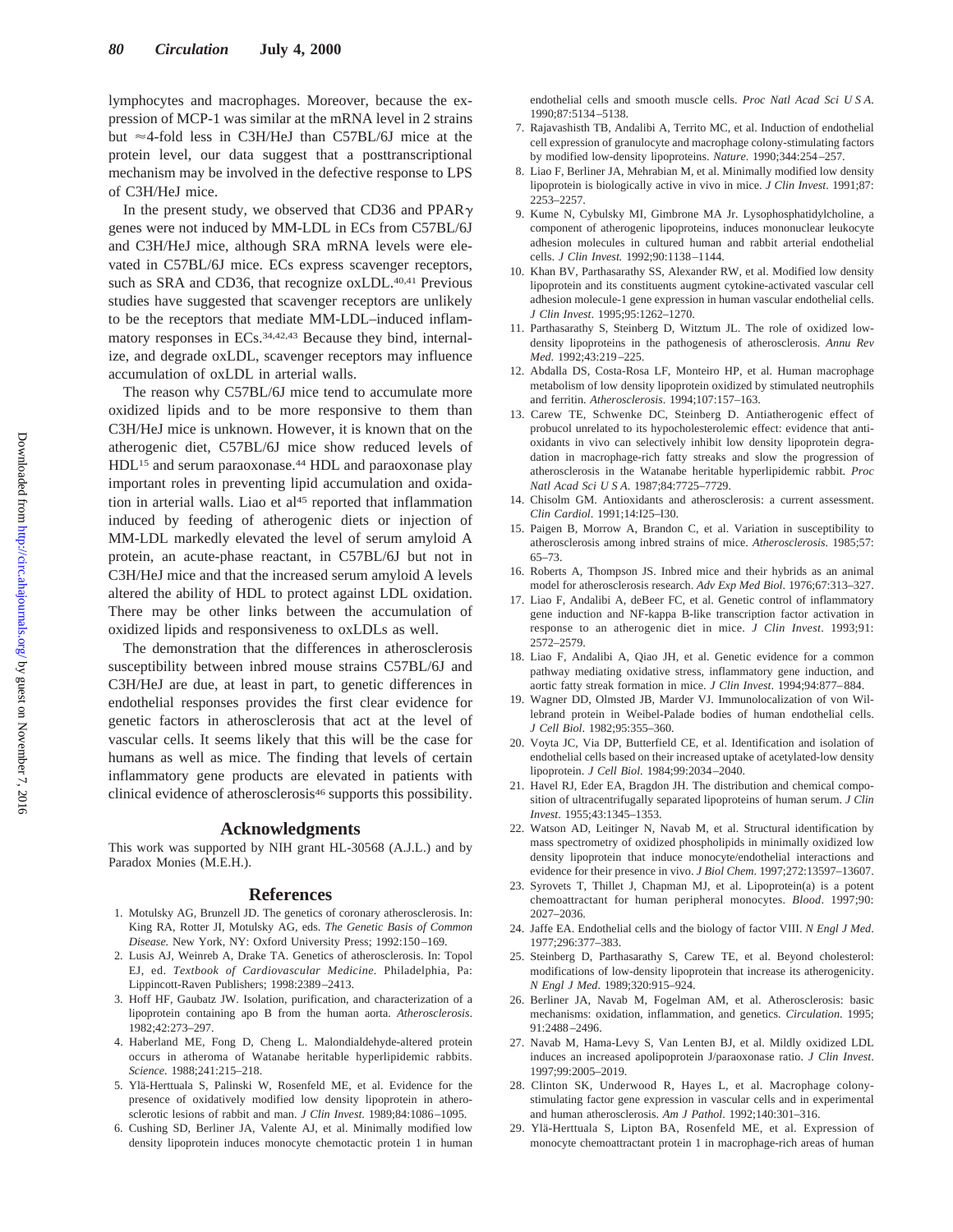and rabbit atherosclerotic lesions. *Proc Natl Acad Sci U S A*. 1991;88: 5252–5256.

- 30. Boring L, Gosling J, Cleary M, et al. Decreased lesion formation in  $CCR2-/-$  mice reveals a role for chemokines in the initiation of atherosclerosis. *Nature*. 1998;394:894–897.
- 31. Gu L, Okada Y, Clinton SK, et al. Absence of monocyte chemoattractant protein-1 reduces atherosclerosis in low density lipoprotein receptordeficient mice. *Mol Cell*. 1998;2:275–281.
- 32. Qiao JH, Tripathi J, Mishra NK, et al. Role of macrophage colonystimulating factor in atherosclerosis: studies of osteopetrotic mice. *Am J Pathol*. 1997;150:1687–1699.
- 33. Smith JD, Trogan E, Ginsberg M, et al. Decreased atherosclerosis in mice deficient in both macrophage colony-stimulating factor (op) and apolipoprotein E. *Proc Natl Acad Sci U S A*. 1995;92:8264–8268.
- 34. Berliner JA, Territo MC, Sevanian A, et al. Minimally modified low density lipoprotein stimulates monocyte endothelial interactions. *J Clin Invest*. 1990;85:1260–1266.
- 35. Keyse SM, Tyrrell RM. Heme oxygenase is the major 32-kDa stress protein induced in human skin fibroblasts by UVA radiation, hydrogen peroxide, and sodium arsenite. *Proc Natl Acad Sci U S A*. 1989;86: 99–103.
- 36. Poss KD, Tonegawa S. Reduced stress defense in heme oxygenase 1-deficient cells. *Proc Natl Acad Sci U S A*. 1997;94:10925–10930.
- 37. Ishikawa K, Navab M, Leitinger N, et al. Induction of heme oxygenase-1 inhibits the monocyte transmigration induced by mildly oxidized LDL. *J Clin Invest*. 1997;100:1209–1216.
- 38. Vogel SN. The LPS gene: insights into the genetic and molecular basis of LPS responsiveness and macrophage differentiation. In: Beutler B, ed.

*Tumor Necrosis Factors: The Molecules and Their Emerging Role in Medicine.* New York, NY: Raven Press Ltd; 1992:485–513.

- 39. Poltorak A, He X, Smirnova I, et al. Defective LPS signaling in C3H/HeJ and C57BL/10ScCr mice: mutations in Tlr4 gene. *Science*. 1998;282: 2085–2088.
- 40. Gough PJ, Greaves DR, Suzuki H, et al. Analysis of macrophage scavenger receptor (SR-A) expression in human aortic atherosclerotic lesions. *Arterioscler Thromb Vasc Biol*. 1999;19:461–471.
- 41. Greenwalt DE, Lipsky RH, Ockenhouse CF, et al. Membrane glycoprotein CD36: a review of its roles in adherence, signal transduction, and transfusion medicine. *Blood*. 1992;80:1105–1115.
- 42. Parhami F, Fang ZT, Fogelman AM, et al. Minimally modified low density lipoprotein-induced inflammatory responses in endothelial cells are mediated by cyclic adenosine monophosphate. *J Clin Invest*. 1993; 92:471–478.
- 43. Parhami F, Fang ZT, Yang B, et al. Stimulation of  $G_s$  and inhibition of  $G_i$ protein functions by minimally oxidized LDL. *Arterioscler Thromb Vasc Biol*. 1995;15:2019–2024.
- 44. Shih DM, Gu L, Hama S, et al. Genetic-dietary regulation of serum paraoxonase expression and its role in atherogenesis in a mouse model. *J Clin Invest*. 1996;97:1630–1639.
- 45. Liao F, Lusis AJ, Berliner JA, et al. Serum amyloid A protein family: differential induction by oxidized lipids in mouse strains. *Arterioscler Thromb*. 1994;14:1475–1479.
- 46. Fyfe AI, Rothenberg LS, DeBeer FC, et al. Association between serum amyloid A proteins and coronary artery disease: evidence from two distinct arteriosclerotic processes. *Circulation*. 1997;96:2914–2919.